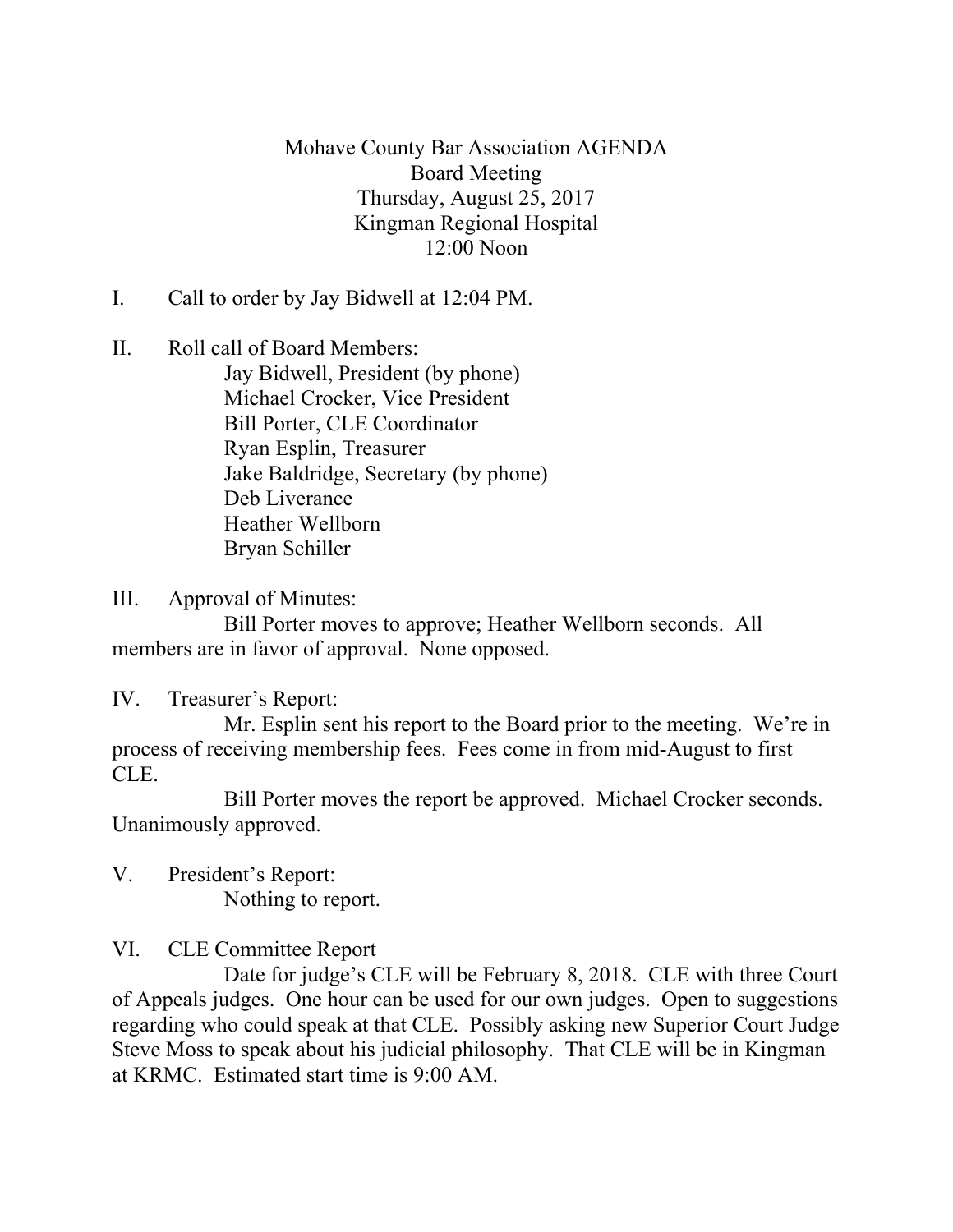November 16 will be our Fall CLE. 1.5 hour session. Cerbat Rooms at KRMC in Kingman.

## VII. Old Business

## 1. Memberships

Mr. Esplin will defer a report on this issue to the September meeting. Mr. Porter will send out a reminder of the CLE. Mr. Croker will reach out to the heads of the County agencies like Public/Legal Defenders Offices, County Attorney's Office, etc.

2. Marshall Brennan Program

We discussed this in June. Mr. Crocker gives an update. Lee Williams High School is on board with the idea; however, we do not know if school starting has changed anything. Mr. Esplin gives an update. Mr. Porter gives an update.

Mr. Porter moves to table discussion. Tabled.

VII. New Business

1. Drug Court

Mr. Bidwell gives update. Judge Moss will be administering the program in Lake Havasu City. There is a need/desire for more attorneys to get on board. 75% success rate in County drug court. Judge Moss wants awareness that there is a drug court program in Lake Havasu City.

2. Judicial Assignments

Mr. Bidwell gives update. The assignments have been reassigned. Supreme Court now requires judges to rotate instead of just doing the same thing. Mr. Bidwell will send this out when he receives it from court staff.

3. Mr. Esplin addresses Board about our website

Richard Rahnema offered to help the MCBA with the website. Moves to get his help. Mr. Porter seconds. Unanimously passes. Mr. Esplin will contact Mr. Rahnema.

4. Ms. Liverance addresses issue of a teen court.

A group of individuals want to start advertising for it in January 2018. We discuss donations, support, advice, etc. We do give financial support to Lake Havasu City Teen Court. Mr. Bidwell discusses clubs formed by the high schools.